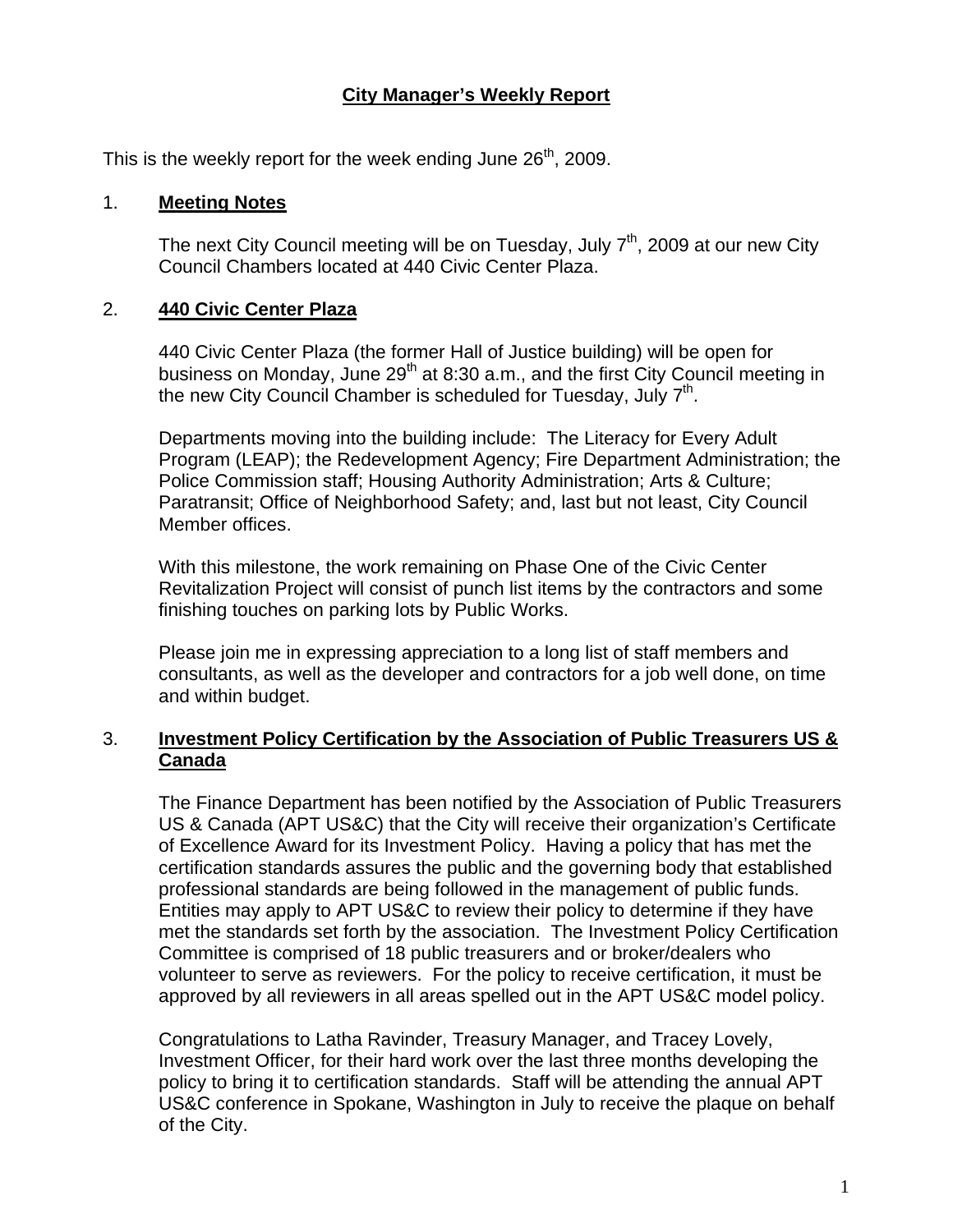## 4. **Five-Year Strategic Business Plan**

Mr. Goins and staff attended the Chamber of Commerce's Networking Breakfast on Wednesday, June  $24<sup>th</sup>$ . During this breakfast, they gave a very detailed presentation about the Five-Year Strategic Business Plan. The purpose of the meeting was to receive the Chamber of Commerce, Council of Industries, and various other organizations and businesses' input and assistance on the implementation of the Five-Year Strategic Business Plan. Staff received questions regarding whether or not Measure T was included and its impact on the plan; what is the status of the General Plan and will it be passed during the same time as the Five-Year Strategic Business Plan?; and what is the plan for upgrading the wastewater treatment plant? Staff is looking at the possibility of establishing a committee for continuous input from various stakeholders.

# 5. **Food Ware Ordinance**

The City of Richmond is considering a food ware ordinance that would require Richmond food providers (any restaurant, food vendor, organization, individual, etc. providing prepared food to the public) use only biodegradable or compostable food ware. There will be three informational events for food providers and the community at large on:

- 1. Wednesday, July  $1^{st}$  9:00 a.m. 10:30 a.m. Point Richmond Community Center, 130 Washington Ave.
- 2. Tuesday, July  $7<sup>th</sup>$  2:00 p.m. 3:30 p.m. Multi-Purpose Room, 440 Civic Center Plaza
- 3. Friday, July  $10^{th}$  9:00 a.m. 10:30 a.m.  $-$  Hilltop Mall Conference Room, 2200 Hilltop Mall Rd.

More information, including the research report and draft ordinance, can be found at [www.ci.richmond.ca.us/green-to-go](http://www.ci.richmond.ca.us/green-to-go).

## 6. **Recreation Highlights**

- **Free Family Movie Series: The Recreation Department began the Free Family** Movie Series on Friday, June 19<sup>th</sup>, 2009 where over 60 people enjoyed the first of three movies held at the Memorial Auditorium.
- **July** 3<sup>rd</sup>, 2009: The Recreation Department is putting the final touches on the City-wide celebration to be held at Marina Bay Park on the  $3<sup>rd</sup>$  of July 2009. Music, kids play activities, food and other concessions will begin at 6:30 p.m. and the fireworks display will start at approximately 9:30 p.m.

## 7. **Public Works**

Public Works completed the resurfacing of Jacuzzi Street from the City limits to Central Avenue. Next week, Public Works will close a very successful 08/09 Fiscal Year with the paving of 40<sup>th</sup> Street from Macdonald to Barrett Avenues and 9<sup>th</sup> Street from Ripley to Pennsylvania Avenues this week.